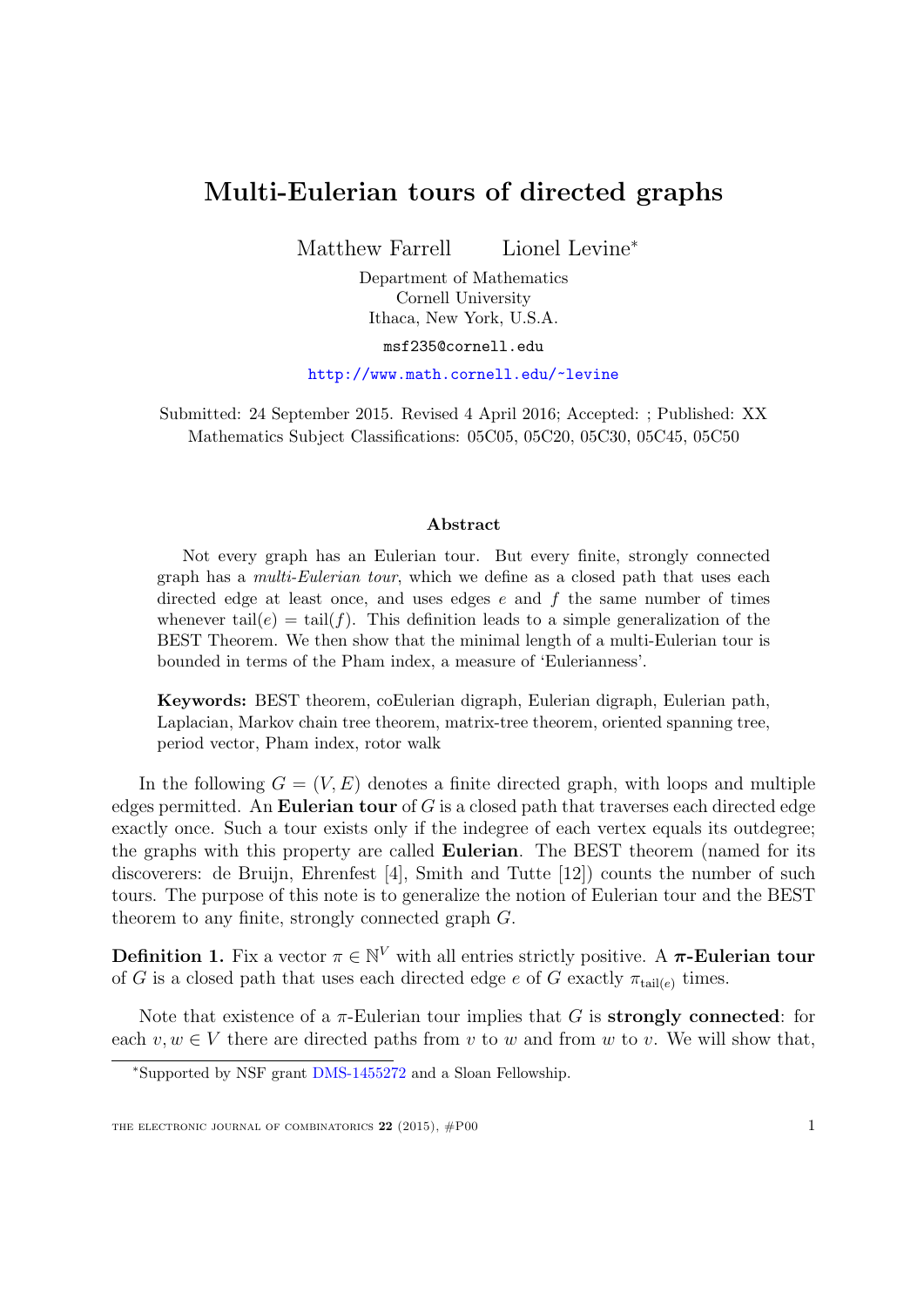conversely, every strongly connected graph G has a  $\pi$ -Eulerian tour for suitable  $\pi$ . To do so, recall the BEST theorem counting 1-Eulerian tours of an Eulerian directed multigraph G. Write  $\epsilon_{\pi}(G, e)$  for the number of  $\pi$ -Eulerian tours of G starting with a fixed edge e.

**Theorem 1.** (BEST [\[4,](#page-6-0) [12\]](#page-6-1)) A strongly connected multigraph G has a 1-Eulerian tour if and only if the indegree of each vertex equals its outdegree, in which case the number of such tours starting with a fixed edge e is

$$
\epsilon_{1}(G, e) = \kappa_{w} \prod_{v \in V} (d_{v} - 1)!
$$

where  $d_v$  is the outdegree of v; vertex w is the tail of edge e, and  $\kappa_w$  is the number of spanning trees of G oriented toward w.

A spanning tree oriented toward  $w$  is a set of edges t such that w has outdegree 0 in t, each vertex  $v \neq w$  has outdegree 1 in t, and t has no directed cycles. Let us remark that for a general directed graph the number  $\kappa_w$  of spanning trees oriented toward w depends on w, but for an Eulerian directed graph it does not (since  $\epsilon_1(G, e)$ ) does not depend on e).

The graph Laplacian is the  $V \times V$  matrix

$$
\Delta_{uv} = \begin{cases} d_v - d_{vv}, & u = v \\ -d_{vu} & u \neq v \end{cases}
$$

where  $d_{vu}$  is the number of edges directed from v to u, and  $d_v = \sum_u d_{vu}$  is the outdegree of v. By the matrix-tree theorem [\[10,](#page-6-2) 5.6.8],  $\kappa_w$  is the determinant of the submatrix of  $\Delta$ omitting row and column w.

Thus, the BEST and matrix-tree theorems give a computationally efficient exact count of the 1-Eulerian tours of a directed multigraph. (In contrast, exact counting of undirected Eulerian tours is a  $#P$ -complete problem!)

Observing that the 'indegree=outdegree' condition in the BEST theorem is equivalent to  $\Delta$ 1 = 0 where 1 is the all ones vector, we arrive at the statement of our main result.

<span id="page-1-0"></span>**Theorem 2.** Let  $G = (V, E)$  be a strongly connected directed multigraph with Laplacian  $\Delta$ , and let  $\pi \in \mathbb{N}^V$ . Then G has a  $\pi$ -Eulerian tour if and only if

$$
\Delta \pi = 0.
$$

If  $\Delta \pi = 0$ , then the number of  $\pi$ -Eulerian tours starting with edge e is given by

$$
\epsilon_{\pi}(G, e) = \kappa_w \prod_{v \in V} \frac{(d_v \pi_v - 1)!}{(\pi_v!)^{d_v - 1} (\pi_v - 1)!}
$$

where  $d_v$  is the outdegree of v; vertex w is the tail of edge e, and  $\kappa_w$  is the number of spanning trees of G oriented toward w.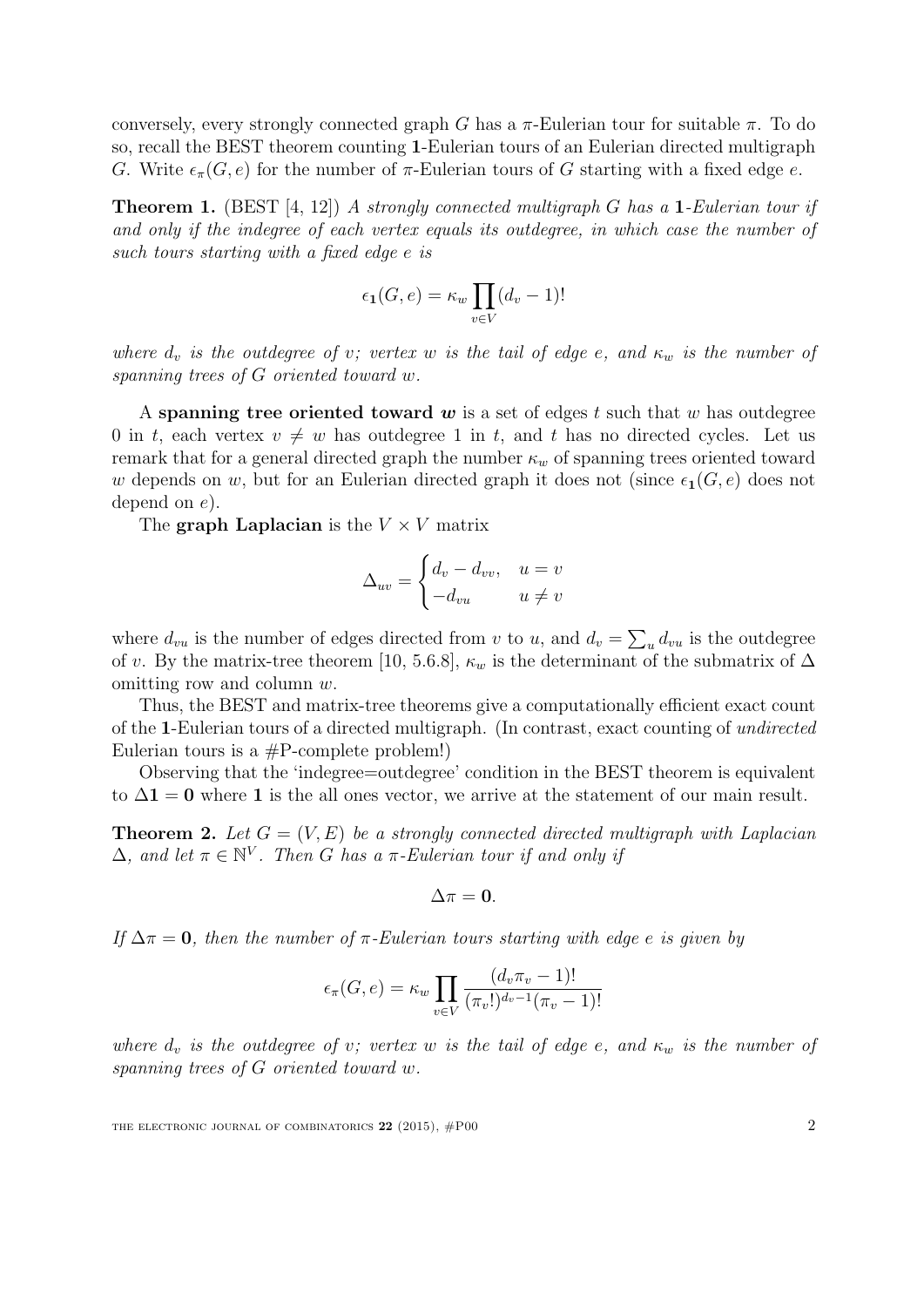Note that the ratio on the right side is a multinomial coefficient and hence an integer.

The proof below is a straightforward application of the BEST theorem. The same proof device of constructing an Eulerian multigraph from a strongly connected graph was used in [\[2,](#page-6-3) Theorem 3.18] to relate the Riemann-Roch property of 'row chip-firing' to that of 'column chip-firing'. In the remainder of the paper we find the length of the shortest  $\pi$ -Eulerian tour (Theorem [5\)](#page-3-0) and conclude with two mild generalizations: λ-Eulerian tours (Theorem [6\)](#page-4-0) and  $\pi$ -Eulerian paths (Theorem [7\)](#page-5-0).

*Proof of Theorem [2.](#page-1-0)* Define a multigraph  $\widetilde{G}$  by replacing each edge e of G from u to v by  $\pi_u$  edges  $e^1, \ldots, e^{\pi_u}$  from u to v. Since  $\pi$  has all positive entries,  $\tilde{G}$  is strongly connected. Each vertex v of G has outdegree  $d_v \pi_v$  and indegree  $\sum_{u \in V} \pi_u d_{uv}$ , so G is Eulerian if and only if  $\Delta \pi = 0$ .

If  $(e_1^{i_1}, \ldots, e_m^{i_m})$  is a 1-Eulerian tour of  $\widetilde{G}$ , then  $(e_1, \ldots, e_m)$  is a  $\pi$ -Eulerian tour of  $G$ . Conversely, for each  $\pi$ -Eulerian tour of G, the occurrences of each edge f in the tour can be labeled with an arbitrary permutation of  $\{1, \ldots, \pi_{\text{tail}(f)}\}$  to obtain a 1-Eulerian tour of  $\tilde{G}$ . Hence for a fixed edge e with tail $(e) = w$ ,

$$
\epsilon_{\pi}(G,e)\prod_{v\in V}(\pi_v!)^{d_v}=\epsilon_1(\widetilde{G},e^1)\pi_w.
$$

The factor of  $\pi_w$  arises here from the label of the starting edge e, and the observation that  $\epsilon_1(\tilde{G}, e^i)$  does not depend on i. In particular, G has a  $\pi$ -Eulerian tour if and only if  $\tilde{G}$  is Eulerian.

To complete the counting in the case when  $\tilde{G}$  is Eulerian, the BEST theorem gives the number of 1-Eulerian tours of  $\tilde{G}$  starting with  $e^1$ , namely

$$
\epsilon_{1}(\widetilde{G},e^{1}) = \widetilde{\kappa}_{w} \prod_{v \in V} (d_{v}\pi_{v} - 1)!
$$

<span id="page-2-0"></span>where

$$
\widetilde{\kappa}_w = \kappa_w \prod_{v \neq w} \pi_v \tag{1}
$$

is the number of spanning trees of  $\tilde{G}$  oriented toward w, since each spanning tree of G oriented toward w gives rise to  $\prod_{v \neq w} \pi_v$  spanning trees of G.

We conclude that

$$
\epsilon_{\pi}(G, e) = \pi_w \widetilde{\kappa}_w \prod_{v \in V} \frac{(d_v \pi_v - 1)!}{(\pi_v!)^{d_v}}
$$

which together with  $(1)$  completes the proof.

The watchful reader must now be wondering, is there a suitable vector  $\pi$  with *positive* integer entries in the kernel of the Laplacian? The answer is yes. Following Björner and Lovász, we say that a vector  $p \in \mathbb{N}^V$  is a **period vector** for G if  $p \neq 0$  and  $\Delta p = 0$ . A period vector is primitive if the greatest common divisor of its entries is 1.

 $\Box$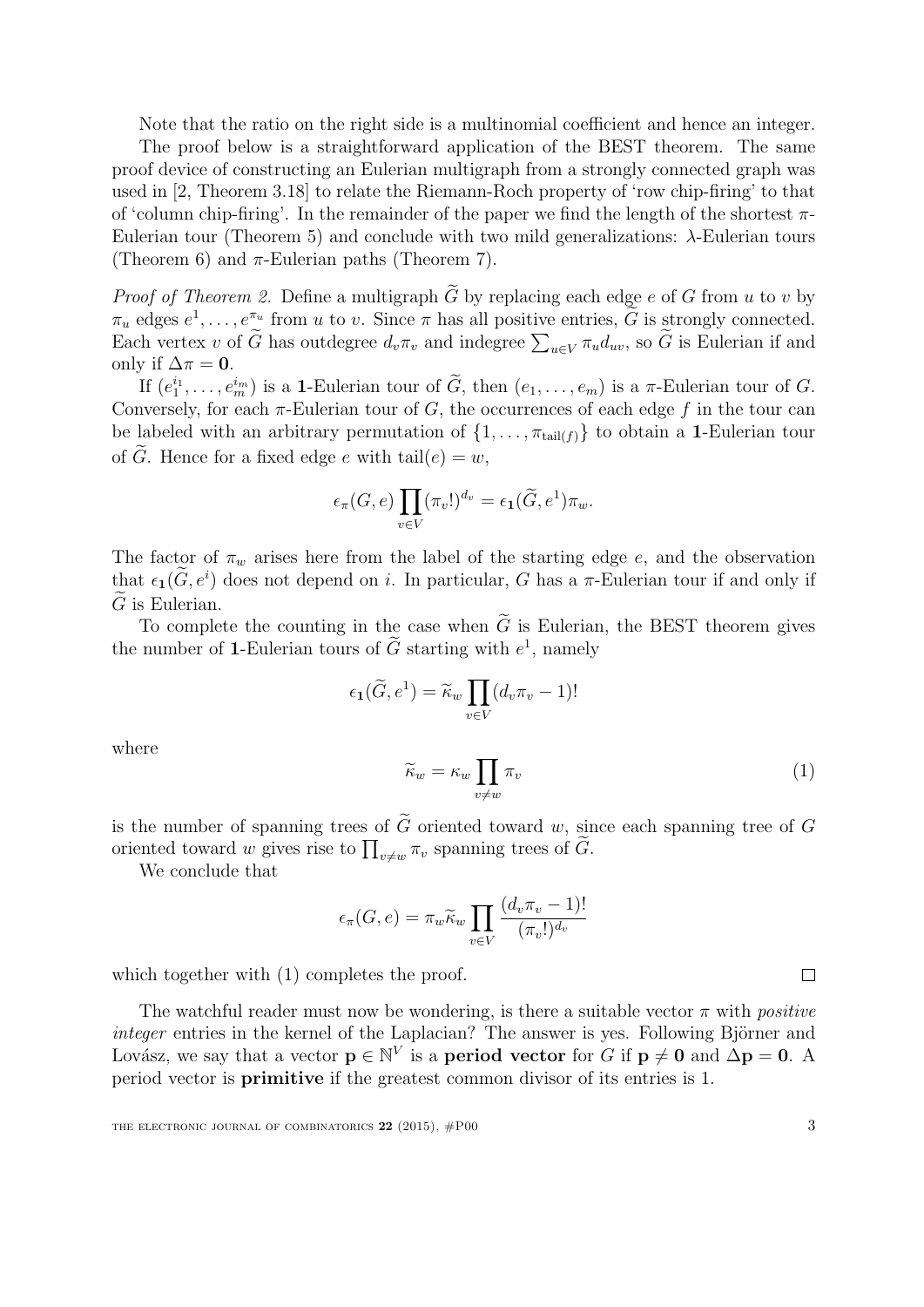<span id="page-3-1"></span>**Lemma 3.** [\[5,](#page-6-4) Prop. 4.1] A strongly connected multigraph G has a unique primitive period vector  $\pi_G$ . All entries of  $\pi_G$  are strictly positive, and all period vectors of G are of the form  $n\pi_G$  for  $n = 1, 2, \ldots$  Moreover, if G is Eulerian, then  $\pi_G = 1$ .

Recall  $\kappa_v$  denotes the number of spanning trees of G oriented toward v. Broder [\[3\]](#page-6-5) and Aldous [\[1\]](#page-5-1) observed that  $\kappa = (\kappa_v)_{v \in V}$  is a period vector! This result is sometimes called the 'Markov chain tree theorem'.

<span id="page-3-2"></span>Lemma 4 ([\[1,](#page-5-1) [3\]](#page-6-5)).  $\Delta \kappa = 0$ .

Lemmas [3](#page-3-1) and [4](#page-3-2) imply that the vector  $\pi = \frac{1}{M}$  $\frac{1}{M_G}$   $\kappa$  is the unique primitive period vector of G, where

$$
M_G = \gcd\{\kappa_v : v \in V\}
$$

is the greatest common divisor of the oriented spanning tree counts. Our next result expresses the minimal length of a multi-Eulerian tour in terms of  $M_G$  and the number

$$
U_G = \sum_{v \in V} \kappa_v d_v
$$

of **unicycles** in G (that is, pairs  $(t, e)$ ) where t is an oriented spanning tree and e is an outgoing edge from the root of  $t$ ).

<span id="page-3-0"></span>Theorem 5. The minimal length of a multi-Eulerian tour in a strongly connected multigraph G is  $U_G/M_G$ .

*Proof.* The length of a  $\pi$ -Eulerian tour is  $\sum_{v \in V} \pi_v d_v$ . By Theorem [2](#page-1-0) along with Lemmas [3](#page-3-1) and [4,](#page-3-2) there exists a  $\pi$ -Eulerian tour if and only if  $\pi$  is a positive integer multiple of the primitive period vector  $\frac{1}{M_G} \kappa$ . The result follows.  $\Box$ 

A special class of multi-Eulerian tours are the simple rotor walks [\[9,](#page-6-6) [13,](#page-6-7) [7,](#page-6-8) [8,](#page-6-9) [11\]](#page-6-10). In a simple rotor walk, the successive exits from each vertex repeatedly cycle through a given cyclic permutation of the outgoing edges from that vertex. If  $G$  is Eulerian then a simple rotor walk on G eventually settles into an Eulerian tour which it traces repeatedly. More generally, if  $G$  is strongly connected then a simple rotor walk eventually settles into a  $\pi$ -Eulerian tour where  $\pi$  is the primitive period vector of G.

Trung Van Pham introduced the quantity  $M_G$  in [\[11\]](#page-6-10) in order to count orbits of the rotor-router operation. In [\[6\]](#page-6-11) we have called  $M_G$  the **Pham index** of G and studied the graphs with  $M_G = 1$ , which we called **coEulerian graphs**. The significance of  $M_G$  is not readily apparent from its definition, but we argue in [\[6\]](#page-6-11) that  $M_G$  measures 'Eulerianness'. Theorem [5](#page-3-0) makes this explicit, in that the minimal length of a multi-Eulerian tour depends inversely on  $M_G$ .

A consequence of Theorem [2](#page-1-0) is that the number of  $\pi$ -Eulerian tours beginning with edge e does not depend on head(e). This can also be proved directly by cycling the tour to relate the number of tours starting with edge  $e$  to the total number of  $\pi$ -Eulerian tours:

$$
\epsilon_{\pi}(G, e) = \frac{\pi_{\text{tail}(e)} \sum_{f \in E} \epsilon_{\pi}(G, f)}{\sum_{v \in V} \pi_v d_v}.
$$

THE ELECTRONIC JOURNAL OF COMBINATORICS  $22$  (2015),  $\#P00$  4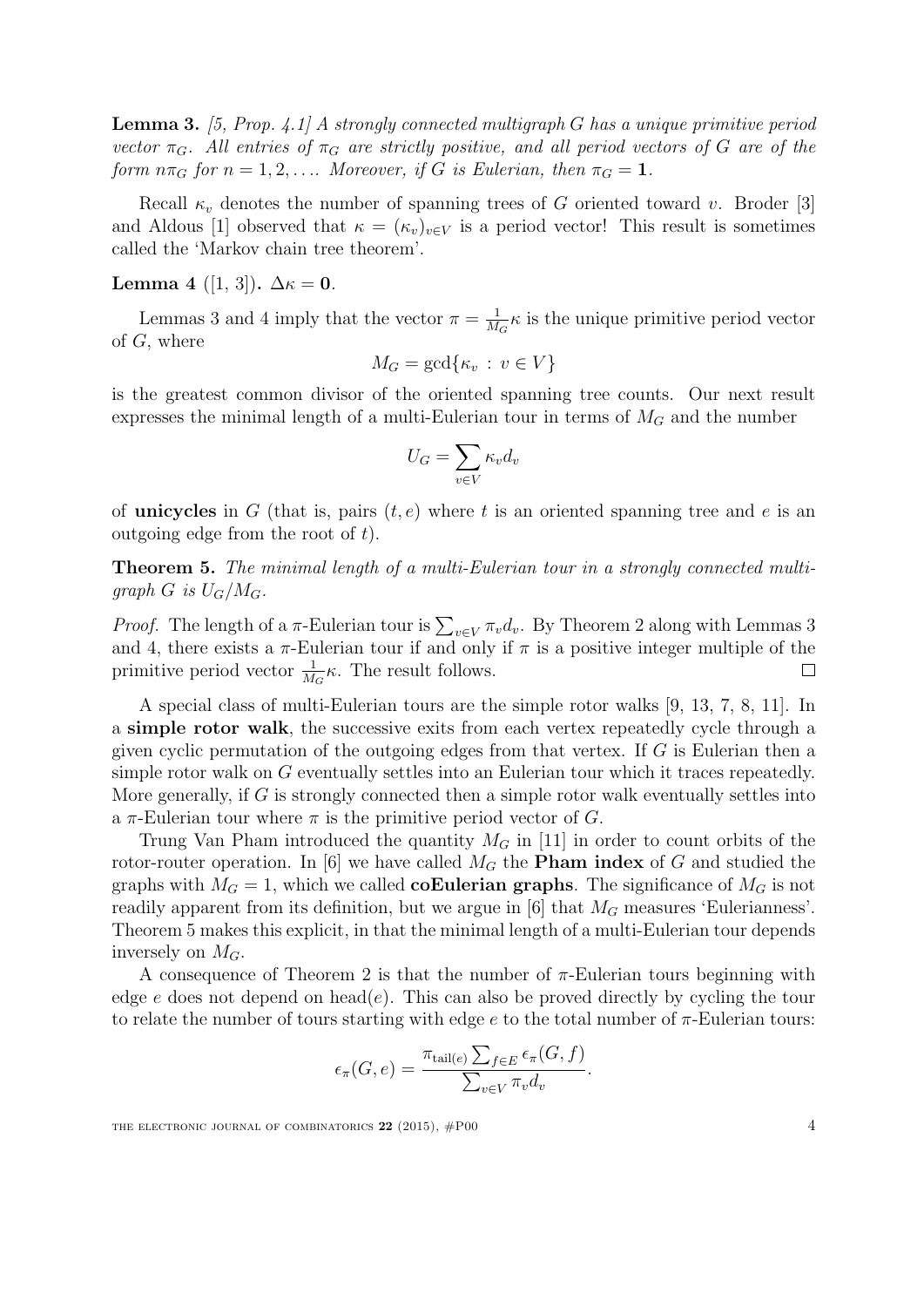We thank an anonymous referee for pointing out that the proof method of Theorem [2](#page-1-0) also gives an efficient count of certain more general tours.

**Definition 2.** Fix a vector  $\lambda \in \mathbb{N}^E$  with all entries strictly positive. A  $\lambda$ **-Eulerian tour** is a closed path that uses each directed edge e exactly  $\lambda(e)$  times.

<span id="page-4-0"></span>**Theorem 6.** Let  $G = (V, E)$  be a strongly connected directed multigraph, and let  $\lambda \in \mathbb{N}^E$ . Then G has a  $\lambda$ -Eulerian tour if and only if

$$
\sum_{\text{tail}(e)=v} \lambda_e = \sum_{\text{head}(e)=v} \lambda_e \qquad \text{for all } v \in V. \tag{2}
$$

If G has a  $\lambda$ -Eulerian tour, then the number of  $\lambda$ -Eulerian tours starting with a fixed edge e with tail w is

<span id="page-4-1"></span>
$$
\det \widetilde{\Delta}_w \frac{\lambda_e \prod_{v \in V} (d_v - 1)!}{\prod_{f \in E} (\lambda_f)!}
$$

where  $\tilde{\Delta}_w$  is the submatrix omitting row and column w of the Laplacian of the multigraph  $\widetilde{G}$  obtained by replacing each edge e of  $G$  from u to v by  $\lambda_e$  edges  $e^1, \ldots, e^{\lambda_e}$  from u to v; and  $d_v = \sum_{\text{tail}(e)=v} \lambda_e$  is the degree of v in G.

*Proof.* If  $(e_1^{i_1}, \ldots, e_\ell^{i_\ell})$  is a 1-Eulerian tour of  $\widetilde{G}$ , then  $(e_1, \ldots, e_\ell)$  is a  $\lambda$ -Eulerian tour of G. Conversely, for each  $\lambda$ -Eulerian tour of G, the occurrences of each edge f in the tour can be labeled with an arbitrary permutation of  $\{1, \ldots, \lambda_f\}$  to obtain a 1-Eulerian tour of  $\tilde{G}$ . Hence for a fixed edge e with tail $(e) = w$ ,

$$
\epsilon_{\lambda}(G, e) \prod_{f \in E} (\lambda_f)! = \epsilon_1(\widetilde{G}, e^1) \lambda_e.
$$

In particular, G has a  $\lambda$ -Eulerian tour if and only if  $\tilde{G}$  is Eulerian, which happens if and only if [\(2\)](#page-4-1) holds.

To complete the counting in the case when  $\tilde{G}$  is Eulerian, the BEST theorem gives the number of 1-Eulerian tours of  $\tilde{G}$  starting with  $e^1$ , namely

$$
\epsilon_1(\widetilde{G}, e^1) = \det \widetilde{\Delta}_w \prod_{v \in V} (\widetilde{d}_v - 1)!
$$

where det  $\tilde{\Delta}_w$  is the number of spanning trees of  $\tilde{G}$  oriented toward w by the matrix-tree theorem. theorem.

So far we have assumed that  $G$  is strongly connected. For our last result we drop this assumption, and count  $\pi$ -Eulerian paths which are permitted to start and end at different vertices.

**Definition 3.** Fix  $\pi \in \mathbb{N}^V$  with all entries strictly positive, and vertices  $a, z \in V$ . A  $\pi$ **-Eulerian path** from a to z is a path  $a = e_1, \ldots, e_m = z$  in which each edge e appears exactly  $\pi_{\text{tail}(e)}$  times.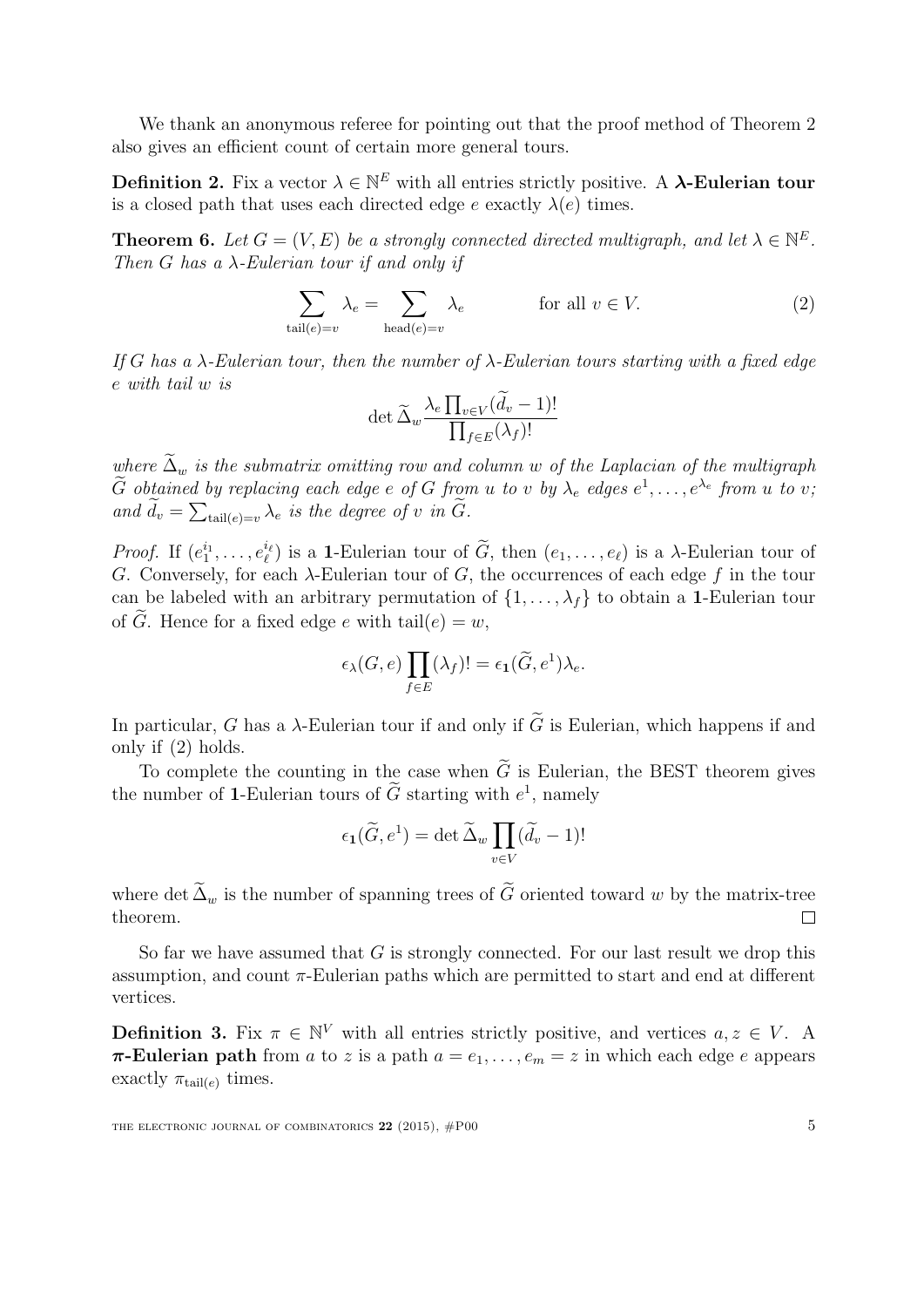<span id="page-5-0"></span>**Theorem 7.** Let  $G = (V, E)$  be a directed multigraph with Laplacian  $\Delta$ , let  $\pi \in \mathbb{N}^V$  and fix vertices  $a \neq z$ . Then G has a  $\pi$ -Eulerian path from a to z if and only if  $(V, E \cup (z, a))$ is strongly connected and

<span id="page-5-2"></span>
$$
\Delta \pi = 1_a - 1_z.
$$

If G has a  $\pi$ -Eulerian path from a to z, then the number of such paths is

$$
\epsilon_{\pi}(G, a \to z) = \kappa_z \, \frac{(d_z \pi_z)!}{(\pi_z)!^{d_z}} \prod_{v \in V - \{z\}} \frac{(d_v \pi_v - 1)!}{(\pi_v!)^{d_v - 1} (\pi_v - 1)!}.
$$
 (3)

*Proof.* Let G' be the multigraph obtained from G by adding a new vertex w with one edge  $(z, w)$ , one edge  $(w, a)$  and  $\pi_z - 1$  edges  $(w, z)$ . Set  $\pi_w = 1$ . Given a  $\pi$ -Eulerian tour of  $G'$ , omitting all edges incident to w yields a  $\pi$ -Eulerian path from a to z in G. Conversely, any  $π$ -Eulerian path from a to z in G can be augmented to a π-Eulerian tour of G' beginning with the edge  $(w, a)$  (and necessarily ending with edge  $(z, w)$ ) by inserting  $\pi_z - 1$  detours from z to w and back. (Here we have used  $a \neq z$ ; in the case  $a = z$  we would need to set  $\pi_w = \pi_z$ .) This insertion can be performed in  $\binom{d_z \pi_z + \pi_z - 1}{\pi_z - 1}$  $(\pi_z + \pi_z - 1)(\pi_z - 1)!$  possible ways. Hence

$$
\epsilon_{\pi}(G', (w, a)) = \epsilon_{\pi}(G, a \to z) \left( \begin{array}{c} d_z \pi_z + \pi_z - 1 \\ \pi_z - 1 \end{array} \right) (\pi_z - 1)!.
$$

In particular, G has a  $\pi$ -Eulerian path from a to z if and only if G' has a  $\pi$ -Eulerian tour. By Theorem [2,](#page-1-0) this happens if and only if G' is strongly connected and  $\Delta'\pi = 0$ , where  $\Delta'$  is the Laplacian of G'; equivalently,  $(V, E \cup (z, a))$  is strongly connected and  $\Delta \pi = 1_a - 1_z.$ 

For the count, since the spanning trees of  $G'$  oriented toward w are in bijection with the spanning trees of  $G$  oriented toward  $z$ , we obtain from Theorem [2](#page-1-0)

$$
\epsilon_{\pi}(G', (w, a)) = \kappa_z \prod_{v \in V \cup \{w\}} \frac{(d'_v \pi_v - 1)!}{(\pi_v!)^{d'_v - 1} (\pi_v - 1)!}
$$

where  $d'_v$  is the outdegree of v in G'. For  $v \notin \{w, z\}$  we have  $d'_v = d_v$ . Since  $d'_w = \pi_z$  and  $\pi_w = 1$ , the ratio on the right side is just  $(\pi_z - 1)!$  when  $v = w$ . Since  $d'_z = d_z + 1$ , we end up with

$$
\epsilon_{\pi}(G, a \to z) = \kappa_z \left( \begin{array}{c} d_z \pi_z + \pi_z - 1 \\ \pi_z - 1 \end{array} \right)^{-1} \frac{(d_z \pi_z + \pi_z - 1)!}{(\pi_z!)^{d_z} (\pi_z - 1)!} \prod_{v \in V - \{z\}} \frac{(d_v \pi_v - 1)!}{(\pi_v!)^{d_v - 1} (\pi_v - 1)!}
$$

which simplifies to  $(3)$ .

## References

<span id="page-5-1"></span>[1] David Aldous, The random walk construction of uniform spanning trees and uniform labelled trees. SIAM J. Disc. Math. 3 450–465, 1990.

 $\Box$